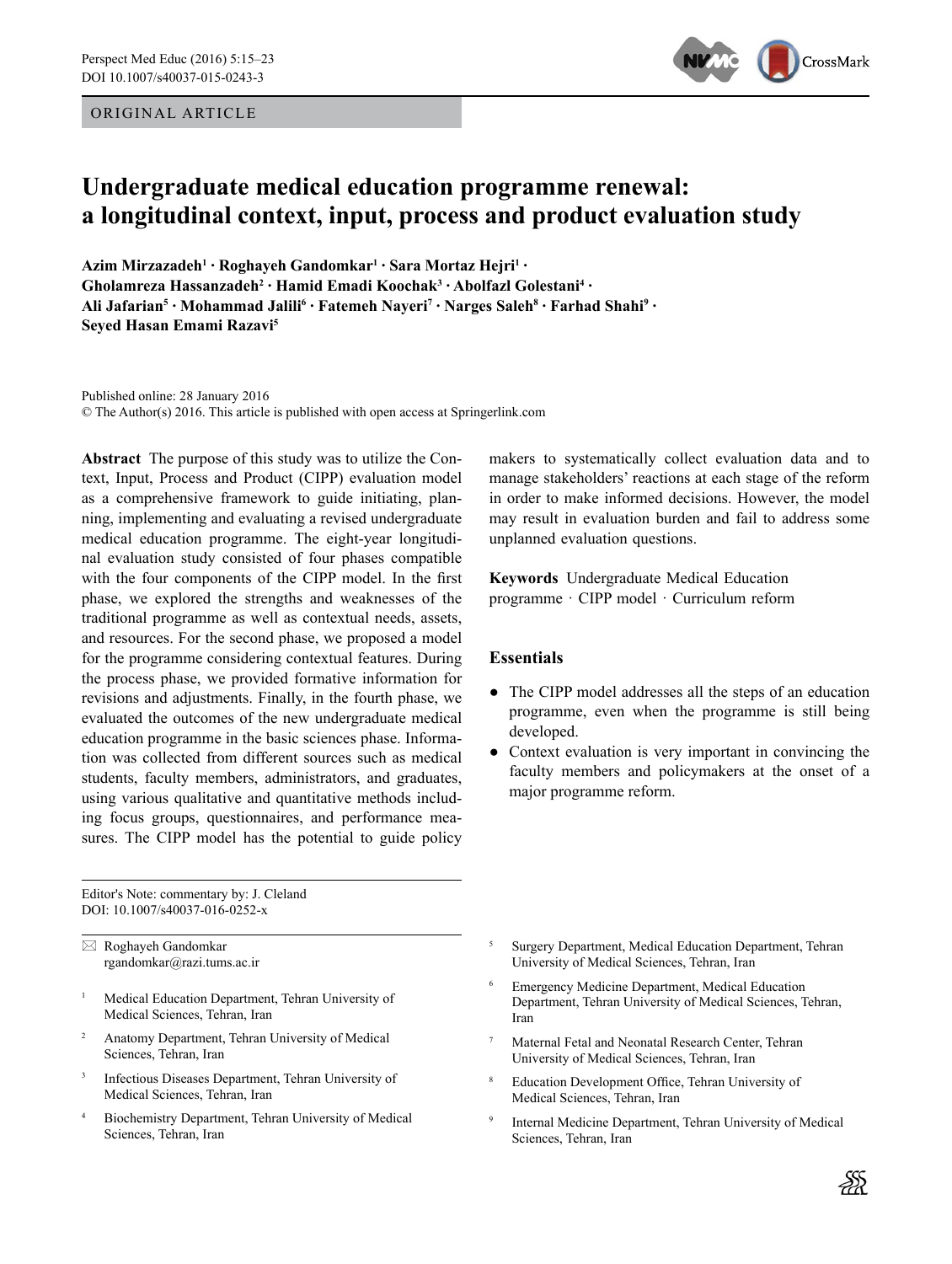- Input evaluation might be helpful in saving precious resources which might be lost by performing evaluation at the end of the programme.
- The CIPP model provides ongoing information to decision-makers to ensure that the implemented programme is on the track.
- The CIPP evaluation model may fail to address some important but unplanned evaluation questions and may result in evaluation burden.

## **Introduction**

The past two decades have witnessed an international call for fundamental changes in medical education programmes  $[1-3]$  $[1-3]$  $[1-3]$  $[1-3]$ . Many medical schools around the world initiated a new undergraduate medical education curriculum to meet the current demands of practice in medicine  $[4-8]$  $[4-8]$  $[4-8]$  $[4-8]$ . The successful renewal in an undergraduate medical education programme requires that programme developers identify the needs of the learners and the community, plan a programme that can successfully address both sets of needs, and implement the programme in a way that satisfies the outcomes of the planned programme [[9\]](#page-7-4). Hence, planners need a suitable model for generating helpful information and guiding them throughout the process of revision in the undergraduate medical education programme [[10\]](#page-7-5).

The use of the Context, Input, Process and Product (CIPP) evaluation model has been thoroughly recognized in a variety of educational and non-educational evaluation settings  $[11-13]$  $[11-13]$  $[11-13]$ . Additionally, a number of studies that used this model to evaluate educational programmes in the context of health professions have attracted attention in the literature in recent years [\[14](#page-7-8), [15\]](#page-7-9). However, to date, no comprehensive longitudinal study has used the CIPP evaluation model to facilitate informed decision-making in all stages of reform in an undergraduate medical education programme.

The CIPP evaluation model addresses all phases of an education programme renewal  $[16]$ , accommodates the complex nature of medical education programmes, and provides formative information to stakeholders for the purpose of improvement and informed decision-making [\[17](#page-7-11)]. The first component, context evaluation, is useful when an established programme is going through a planned change or must adjust to changed conditions. The second component, input evaluation, helps to determine an appropriate programme model to satisfy the identified needs. Process evaluation provides formative information for guiding revisions and adjustments whilst the planned programme is running. The last component, product evaluation, produces valuable information in order to judge programme outcomes [[18\]](#page-7-12).

This article elaborated the use of the CIPP evaluation model as a comprehensive framework to help to initiate, develop, install, and evaluate a new undergraduate medical education programme in a period of eight years. We examined five specific research questions:

- 1. How does the CIPP evaluation model effectively facilitate the management of the stakeholders' reactions during the undergraduate medical education programme reform?
- 2. What are the needs of the undergraduate medical students and the community?
- 3. What is an appropriate model for an undergraduate medical education programme to address the identified needs?
- 4. What are the strengths and weaknesses of the new undergraduate medical education programme?
- 5. To what extent has the new undergraduate medical education programme achieved its outcomes in basic science phases?

## **Methods**

## **Study context**

This study was conducted at the School of Medicine of Tehran University of Medical Sciences. This school, which is one of the largest and oldest among Iranian medical schools, delivered a traditional Flexnerian undergraduate medical education programme for a long period of time. This programme was composed of two and half years of basic sciences, one year of pathophysiology, a two-year clerkship, and an 18-month internship. The idea of reform in the traditional programme was raised seriously in the early 2000s when the change seemed inevitable in our institution in response to profound contextual changes and the recommendations of the Iranian Ministry of Health and Medical Education.

## **Procedure**

This longitudinal evaluation project started from 2006. The entire process was supervised by Educational Development Office of the School of Medicine. Fig. [1](#page-2-0) depicts four complementary sets of evaluation phases which were compatible with the four components of the CIPP evaluation model. Phase 1 and 2 were conducted when the traditional undergraduate medical education programme was running while phase 3 started simultaneously with the onset of the renewed undergraduate medical education programme in 2011. Phase 4 was carried out three years after beginning the new programme. The Research Ethics Committee of Tehran University of Medical Sciences granted ethical approval for the study (IR.TUMS.REC.1394.801).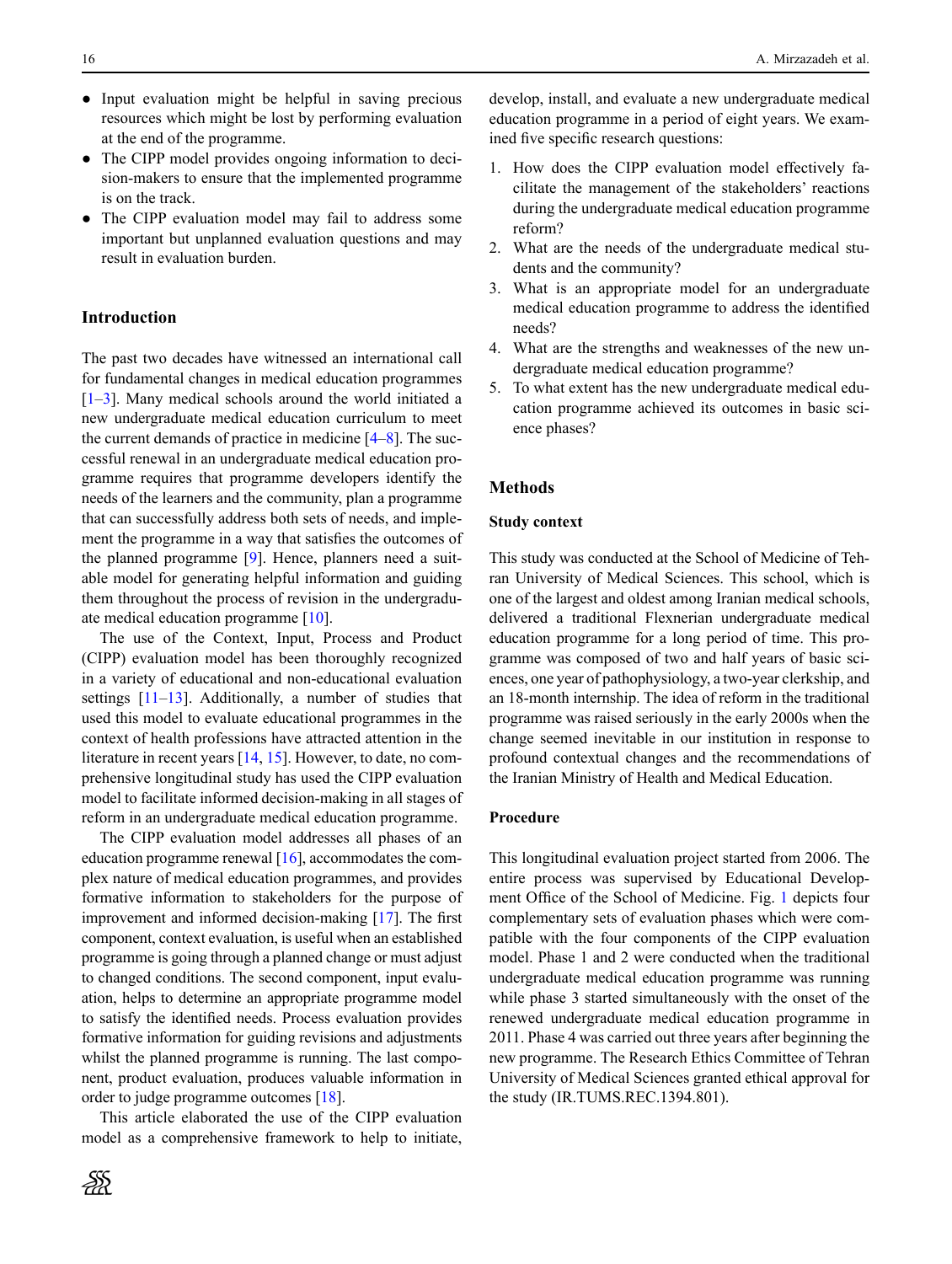<span id="page-2-0"></span>

**Fig. 1** CIPP evaluation model. *OSCE* objective structured clinical examination, *TBL* team-based learning, *UME* undergraduate medical education

## *Phase 1: Context evaluation*

In order to understand the necessity and scope of the change, we conducted a comprehensive context evaluation from 2006 to 2009 which comprised five projects. The projects included exploring the challenges of the traditional programme from the stakeholders' viewpoint, evaluating the quality of the traditional programme in graduates' perceptions, assessing the educational environment from the students' perspectives using the Dundee Ready Education Environment Measure (DREEM) inventory, self-study of the traditional programme in comparison with the national undergraduate medical education standards and evaluating the competency of medical students in clinical skills through an objective structured clinical examination (Table [1](#page-3-0)).

#### *Phase 2: Input evaluation*

In a two-year input evaluation project, we carried out three consecutive activities. In order to set down a sound model for the revised undergraduate medical education programme, the responsible taskforce reviewed the relevant literature on authoritative medical education journals and visited the websites of leading medical schools around the world and also collected national documents of undergraduate medical education programmes. Next, expert panels were held to generate a preliminary draft of the framework of the undergraduate medical education programme on the basis of context evaluation and literature review results. The preliminary draft was converted to the final version of the programme during a participatory process. Meetings were conducted with faculty members from different departments, medical school administration and students' representatives in both basic and clinical sciences phases, as well as with the recent graduates, to receive their input. Finally, expert judgment was considered to determine the feasibility of the proposed model and adjustments were made to improve it. Overall, 170 faculty members and administrators participated in the input evaluation phase. We also asked three experts for their comments from abroad. We involved students considerably during the planning phase: 18 students in committees and subcommittees, 35 students in panels and some others in workshops.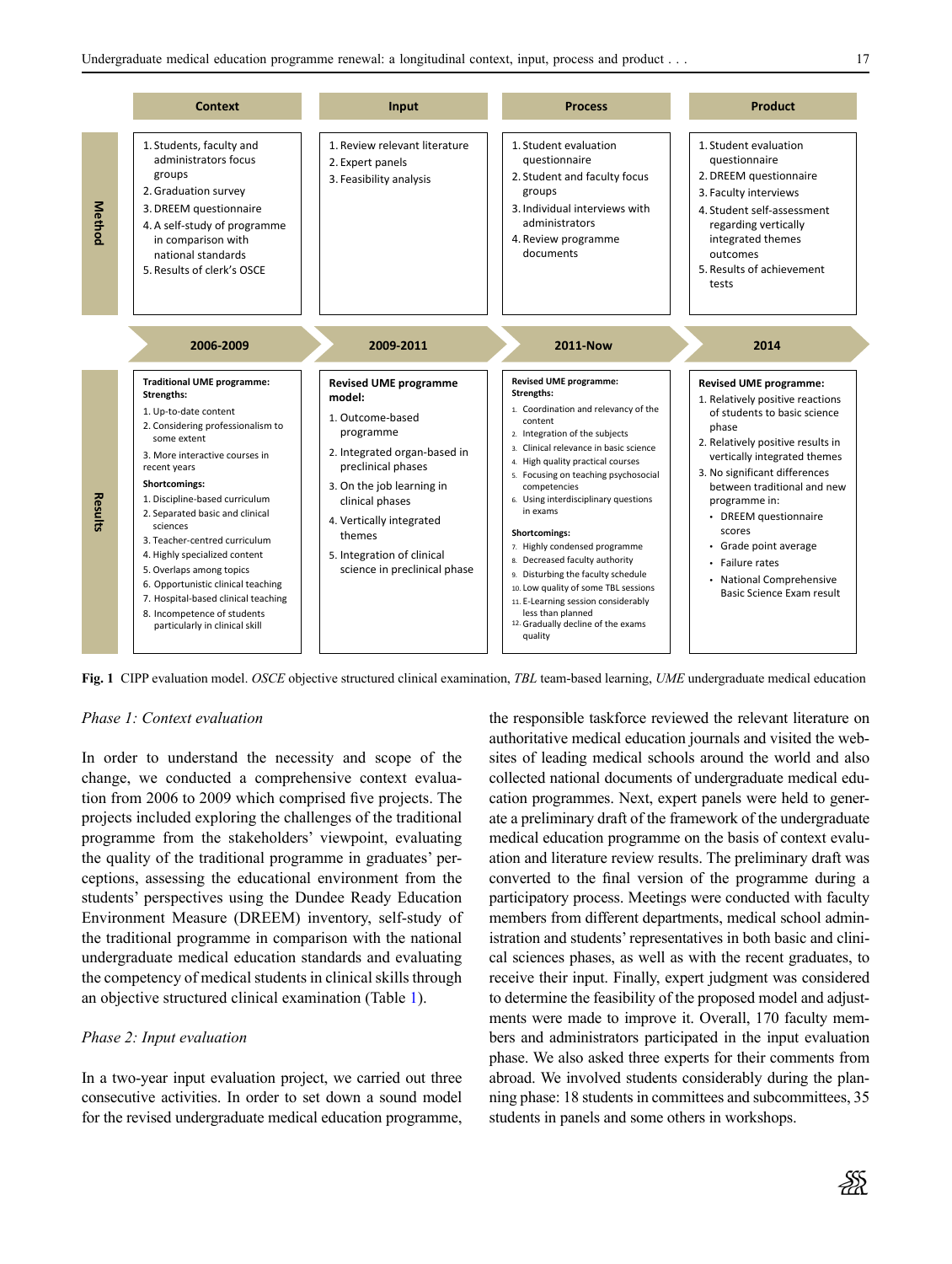<span id="page-3-0"></span>**Table 1** Context evaluation: methods and results

| Method                                                                                                               | Details of the method                                                                                                                                                                                                                                                                                                                                                                                                  | Main results                                                                                                                                                                                                                                                                                                                         |
|----------------------------------------------------------------------------------------------------------------------|------------------------------------------------------------------------------------------------------------------------------------------------------------------------------------------------------------------------------------------------------------------------------------------------------------------------------------------------------------------------------------------------------------------------|--------------------------------------------------------------------------------------------------------------------------------------------------------------------------------------------------------------------------------------------------------------------------------------------------------------------------------------|
| 1. Students, faculty<br>and administrator<br>focus groups                                                            | To explore the challenges of the traditional programme,<br>21 focus group sessions (12 with students, 7 with faculty<br>and 2 with administrators) were conducted during May to<br>July 2006. Each session were lasted 120-150 min. Data<br>were analyzed using qualitative content analysis method                                                                                                                    | Four categories of challenges have been identified:<br>1. Challenges of the structure of the programme<br>2. Challenges of the content of the curriculum<br>3. Limitations of the resources<br>4. Challenges of the programme implementation                                                                                         |
| 2. Graduation<br>survey                                                                                              | To evaluate the perceptions of our graduates regarding the<br>quality of the traditional programme, a 262-item question-<br>naire was developed based on the graduation survey by<br>the Association of American Medical Colleges. A total of<br>183 questionnaires were completed by medical students<br>upon their graduation from the medical school in 2007                                                        | - Satisfied with the medical training they received (28.4%)<br>- Basic science courses lacked clinical relevance (77%)<br>- Acquired adequate knowledge and skills to start residency<br>training $(33.3\%)$<br>- Have not been taught sufficient clinical skills in prepara-<br>tions for their future practice $(70\%)$            |
| 3. DREEM<br>questionnaire                                                                                            | To evaluate the educational environments from perspec-<br>tives of the students, a total of 541 students (103 basic<br>sciences, 103 preclinical and 335 clinical students) com-<br>pleted the standard DREEM questionnaire in 2008                                                                                                                                                                                    | Overall DREEM questionnaire score was 91.46/200<br>(students' perception of teaching [23.75/48], students'<br>perception of teachers [19.42/44], students' academic self-<br>perceptions [13.21/32], students' perceptions of atmosphere<br>$[23.35/48]$ , students' social self-perceptions $[13.99/28]$ )                          |
| 4. A self-study<br>of programme<br>in comparison<br>with national<br>undergraduate<br>medical education<br>standards | A self-study of the traditional programme was con-<br>ducted on the basis of the national standards (including)<br>9 domains and 57 standards) in 2007. 234 questionnaires<br>were completed by students, faculty and administrators.<br>82 department deans, course directors and faculty used the<br>results to evaluate the programme quality in comparison<br>with each national standard on a scale from 0 to 100 | Final results showed that $22(40\%)$ standards were rated as<br>'relatively match' (50–75) and 'completely match' (75–100)<br>by more than 50% of the members of the workshops. 32<br>$(55\%)$ standards were rated as 'does not match' $(0-25)$ and<br>'slightly match' (25–50) by more than 50% of the members<br>of the workshops |
| 5. Results of OSCE                                                                                                   | 86 students participated in an OSCE exam at the end<br>of the clerkship period. The exam was conducted in the<br>morning (2 different tracts) and in the evening (2 similar<br>tracts). Each tract consisted of seven stations                                                                                                                                                                                         | There was a significant difference $(p<0.001)$ between his-<br>tory taking (accounted for the highest points) and procedure<br>(accounted for the lowest points) stations                                                                                                                                                            |

## *Phase 3: Process evaluation*

In September 2011, School of Medicine implemented the revised undergraduate medical education programme with extensive changes on the basis of input evaluation results. The process evaluation started from scratch when the new programme was launched. Information was regularly collected through diverse methods. For instance, online questionnaires were administered and focus groups were conducted after each interdisciplinary organ-system block in order to receive the students' viewpoints. We also reviewed the course syllabi to make sure all classes and sessions were held as planned (Table [2\)](#page-4-0).

## *Phase 4: Product evaluation*

The main purpose of the fourth component, product evaluation, was to ascertain the extent to which the targeted educational needs were met. Although the revised programme has a rather long way to go to attain its long-term outcomes, we have already examined the outcomes of the basic sciences phase. We investigated the reaction of students and faculty members to the programme as well as the quality of student learning after completion of the basic sciences phase (Table [3\)](#page-4-1).

#### **Strategies for managing stakeholders' reactions**

In addition to applying four components of the CIPP evaluation model, we benefited from other features of the model,



as follows, to manage the stakeholders' reactions during the undergraduate medical education programme reform.

#### *Triangulation of evaluation sources and methods*

The CIPP evaluation model allows evaluators to apply several data collection and analysis methods necessary for triangulation of data and in turn increases the validity of the evaluation results [\[19](#page-7-13)]. We collected evaluation data from different sources such as medical students, faculty members, administrators and graduates using various qualitative and quantitative methods such as focus groups, questionnaires and performance measures during all phases and within each phase to address evaluation questions properly.

#### *Stakeholders' involvement in the evaluation process*

The CIPP evaluation model places the emphasis on the engagement of stakeholders in the evaluation process [\[18\]](#page-7-12). The strategies that we employed to involve our stakeholders in all stages of the reform process included: setting up different committees and subcommittees with participation of faculty members from different departments and representatives of students; communicating the reform plan and progress with stakeholders through written evaluation reports, meetings, seminars, websites, handbooks, newsletters and so on; reducing the central management of the programme and giving more responsibilities to block directors after establishment of the programme; involving fac-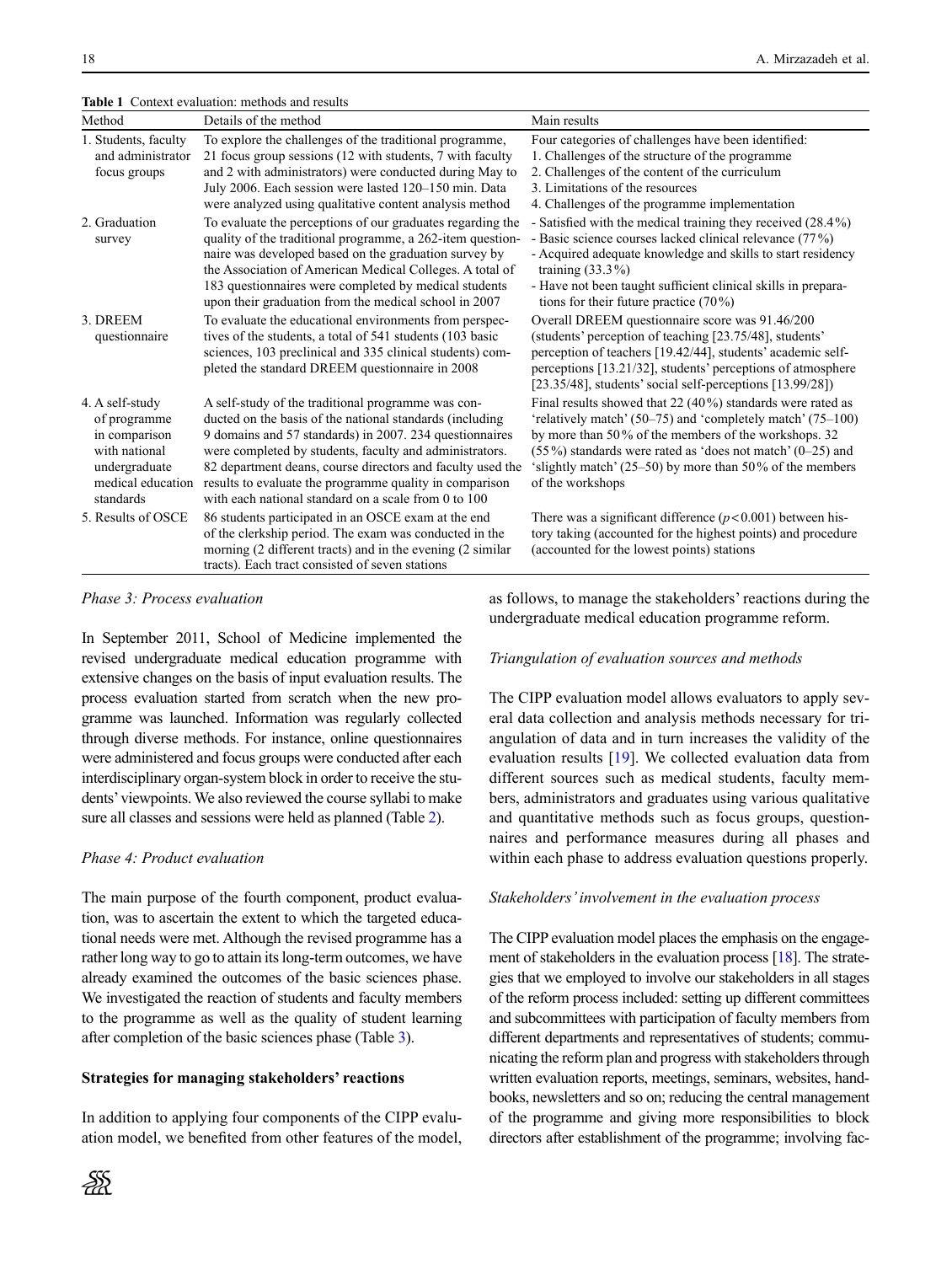| Method                                                                                | Details of the method                                                                                                                                                                                                                                                                                                                                      | Main results                                                                                                                                                                                                                                                                                                                                                                                                                                                                                                                   |
|---------------------------------------------------------------------------------------|------------------------------------------------------------------------------------------------------------------------------------------------------------------------------------------------------------------------------------------------------------------------------------------------------------------------------------------------------------|--------------------------------------------------------------------------------------------------------------------------------------------------------------------------------------------------------------------------------------------------------------------------------------------------------------------------------------------------------------------------------------------------------------------------------------------------------------------------------------------------------------------------------|
| 1. Student evaluation<br>questionnaire                                                | An online, 40-item questionnaire on a 5-point<br>Likert scale (ranging from $1 =$ strongly disagree to<br>5=strongly agree) was completed by students at<br>the end of each interdisciplinary block regarding<br>the quality of the blocks. A total of 1004 ques-<br>tionnaires were completed for 10 blocks. Mean<br>response rate for each block was 63% | Most students agreed or strongly agreed that:<br>- Block material was appropriate (77.7%)<br>- Block content was related to and consistent with each other<br>$(77.4\%)$<br>- Integrated content contributed significantly to their learning<br>$(73.6\%)$<br>- Interdisciplinary questions were suitable (72.4%)<br>More students disagreed or strongly disagreed that:<br>- Enough time was allotted for subjects (56.9%)<br>- Block instructors used techniques like questioning to make<br>sessions interactive $(47.7\%)$ |
| 2. Student and faculty<br>focus groups                                                | To identify strengths and shortcomings of the<br>implemented revised programme, 15 focus group<br>sessions were conducted during December 2011<br>to December 2014 (12 sessions with students and<br>three sessions with basic science faculty). Each<br>session lasted 30–90 min which were audiotaped<br>and transcribed                                 | Strengths:<br>- Integration of basic science subjects<br>- Case-based discussion sessions<br>Shortcomings:<br>- Insufficient coordination among the block teachers<br>- Low quality of some team-based learning sessions<br>- Low quality of some exam questions<br>- Disturbing the faculty schedule<br>- Uncertainty about the success of the programme (at the early<br>stage)                                                                                                                                              |
| 3. Individuals interviews<br>with administrator<br>Review the programme.<br>documents | To identify the extent to which the revised pro-<br>gramme was implemented as planned, interviews<br>were conducted with six reform committee chairs.<br>Course syllabi and exam questions were reviewed                                                                                                                                                   | Holding lectures and practical sessions as planned<br>- E-learning session considerably less than planned<br>- Gradual decline of the exams quality                                                                                                                                                                                                                                                                                                                                                                            |

<span id="page-4-0"></span>**Table 2** Process evaluation: methods and results

<span id="page-4-1"></span>**Table 3** Product evaluation: methods and results

as well

| Method                                                                                    | Details of the method                                                                                                                                                                                                                                                                                                                                                                                             | Main results                                                                                                                                                                                                                                                                                                                          |
|-------------------------------------------------------------------------------------------|-------------------------------------------------------------------------------------------------------------------------------------------------------------------------------------------------------------------------------------------------------------------------------------------------------------------------------------------------------------------------------------------------------------------|---------------------------------------------------------------------------------------------------------------------------------------------------------------------------------------------------------------------------------------------------------------------------------------------------------------------------------------|
| 1. Student evalua-<br>tion questionnaire                                                  | To evaluate the students' perceptions regarding the quality<br>of the basic science phase and its application to the next<br>phase, a 96-item questionnaire was developed based on the<br>graduation survey by the Association of American Medi-<br>cal Colleges. A total of 136 students (response rate, 51%)<br>completed the questionnaire four month after completing the<br>basic science phase in June 2014 | More students agreed or strongly agreed that:<br>- Overall, I am satisfied with the quality of my basic<br>science $(53.7%)$<br>More students disagreed or strongly disagreed that:<br>- Basic science content had sufficient illustrations of<br>clinical relevance $(50.7\%)$                                                       |
| 2. Student self-<br>assessment re-<br>garding vertically<br>integrated themes<br>outcomes | 23 items of the above-mentioned questionnaire were related<br>to outcomes of the vertically integrated themes                                                                                                                                                                                                                                                                                                     | More students agreed or strongly agreed that:<br>- In practical classes, my behaviour and appearance are<br>appropriate to the medical profession $(78.7%)$<br>- I do not hesitate to share my knowledge and ability to<br>my classmate during the group work $(77.2\%)$                                                              |
| 3. DREEM<br>questionnaire                                                                 | A total of 102 students (response rate, 44%) enrolled in<br>2011 and 197 students (response rate, 87%) enrolled in<br>2010 completed the standard DREEM questionnaire after<br>completing their basic science phase                                                                                                                                                                                               | No significant differences were found between tradition-<br>al and revised programme in Overall DREEM question-<br>naire scores. Students in revised programme evaluated<br>the educational environments in 10 items significantly<br>better than students in traditional programme (items 2, 5,<br>9, 11, 16, 28, 30, 37, 39 and 44) |
| 4. Individuals<br>interviews with<br>faculty                                              | Individual interviews were conducted with 14 basic science<br>faculty 3 years after running the revised programme. Each<br>session lasted 20–45 min                                                                                                                                                                                                                                                               | Faculty concerns were:<br>- Decreased faculty authority<br>- Disturbed faculty schedule<br>- Gradual weakening of the programme<br>- Influence on student learning<br>- Insufficiency of team-based learning                                                                                                                          |
| 5. Results of<br>achievement tests                                                        | To compare the student performance in exams in the revised<br>and traditional programme, a total of 724 exams results were<br>extracted related to the:<br>- 231 students of the revised programme enrolled in 2011<br>- 225, 184 and 184 students of the traditional programme<br>enrolled in 2010, 2009 and 2008, respectively                                                                                  | No significant differences $(p_{s} > 0.05)$ were detected<br>between traditional and new programme in: Grade point<br>average Failure rates National Comprehensive Basic<br>Science Exam result                                                                                                                                       |

£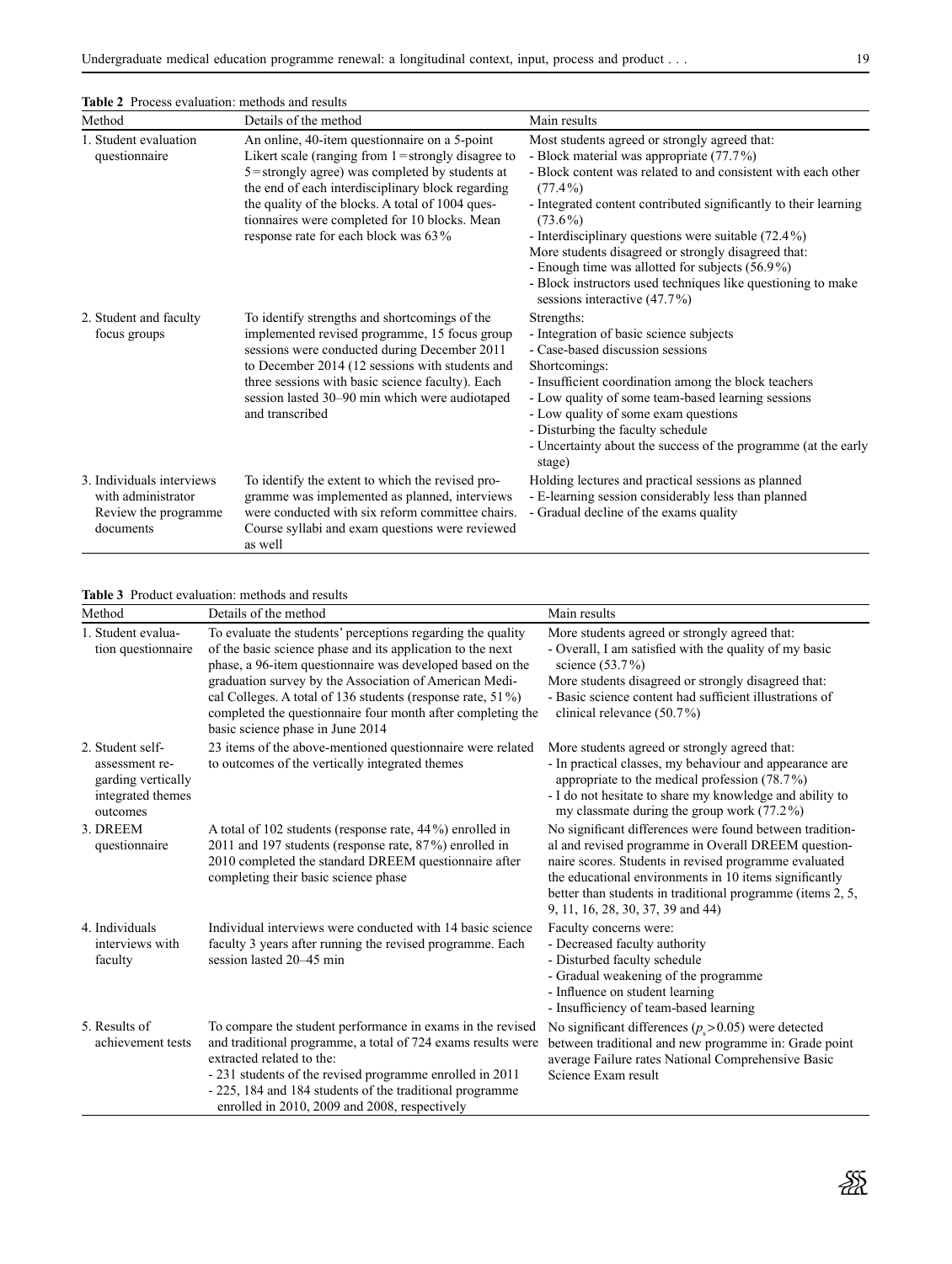ulty members in proposing revision strategies during the process phase and finally holding various faculty development courses.

#### *Ongoing formative evaluation*

The most important purpose of the CIPP evaluation model is improvement  $[10]$ . We established an internal evaluation system, under the responsibility of the evaluation committee of the undergraduate medical education programme, to monitor and improve the new programme through its installation.

## **Results**

#### **Phase 1: Context evaluation**

The results of the context evaluation revealed the current status of the traditional programme and expectations of a revised programme [[20](#page-7-14), [21\]](#page-7-15). Excess emphasis on highly specialized biomedical knowledge without paying attention to psychosocial aspects of care, teacher-centred curriculum and opportunistic clinical teaching were the most prominent weaknesses of the traditional programme (Table [1](#page-3-0)). This first step of evaluation led to identification of the reform priorities including implementing horizontal and vertical integration in the curriculum, improving student-centred learning, teaching in primary health care services, addressing the psychosocial aspects of patient care and applying authentic student assessment methods.

#### **Phase 2: Input evaluation**

Input evaluation resulted in designing a model for a new undergraduate medical education programme which was mainly outcome-based. The graduates' competencies were developed in line with the local situation [[22,](#page-7-16) [23](#page-7-17)]. While the major change in the preclinical phases was developing integrated organ-based blocks, the most significant modification in the clinical phases was on the job learning. Furthermore, developing vertically integrated themes focusing on ethics, professionalism, communication skills, critical thinking, and comprehensive care was another significant revision in the new programme. We limited vertical integration to the early clinical exposure module, some casebased discussion sessions, and clinical application examples during the lecture throughout the basic sciences phase. We chose team-based learning  $[24]$  $[24]$  from a range of studentcentred teaching methods identified in the literature [[25\]](#page-7-19) for the basic sciences phase. In addition, designing multidisciplinary questions and calculating cumulative disciplinary scores were among the changes made in the field of student assessment  $([26]$  $([26]$ ; Fig. [1\)](#page-2-0).

#### **Phase 3: Process evaluation**

Process evaluation identified the strengths and weaknesses of the revised programme as soon as it was launched. For instance, the students valued integration in basic science disciplines, clinical case discussion sessions, and interdisciplinary exam questions. They had concerns about the quality of team-based learning sessions and some of the questions in the block exams. Faculty was concerned about the quality of some elements of the programme, student and faculty overload as well as the disturbance of their schedules in the new programme (Table [2\)](#page-4-0).

## **Phase 4: Product evaluation**

Product evaluation revealed the extent to which the new programme achieved its outcome for the basic science phase. For example, 53.7% of the students were very satisfied or satisfied (in a five-point Likert scale from very dissatisfied to very satisfied) with the basic science phase, and 56.12% of the students strongly agreed or agreed (in a five-point Likert scale from strongly disagree to strongly agree) that they achieved the vertically integrated theme outcomes. The DREEM questionnaire scores, student grade point averages, the failure rates, and National Comprehensive Basic Science Exam results did not differ significantly between the traditional and renewed curriculum (all *P*>0.05) (Table [3\)](#page-4-1).

## **Successes and challenges in managing stakeholders' reactions**

By employing unique features of the CIPP evaluation model, we succeeded in convincing stakeholders of the need for major changes in the undergraduate medical education programme. We were also successful in creating a sense of ownership of the new programme in our stakeholders. We achieved some success in reassuring students, faculty members and administrators during the programme installation about the programme progress by continuous process evaluation and initial product evaluation, communicating successes and challenges with the stakeholders and using evaluation results for improvement. However, proving the effectiveness of the programme demands the passage of time. We also found that maintaining stakeholders' collaboration and enthusiasm was a difficult task. Hence, establishing a reward system for compensating faculty participation and overload teaching might be beneficial.

## **Discussion**

The aim of this evaluation study was to utilize the CIPP evaluation model to assist decision-makers to initiate,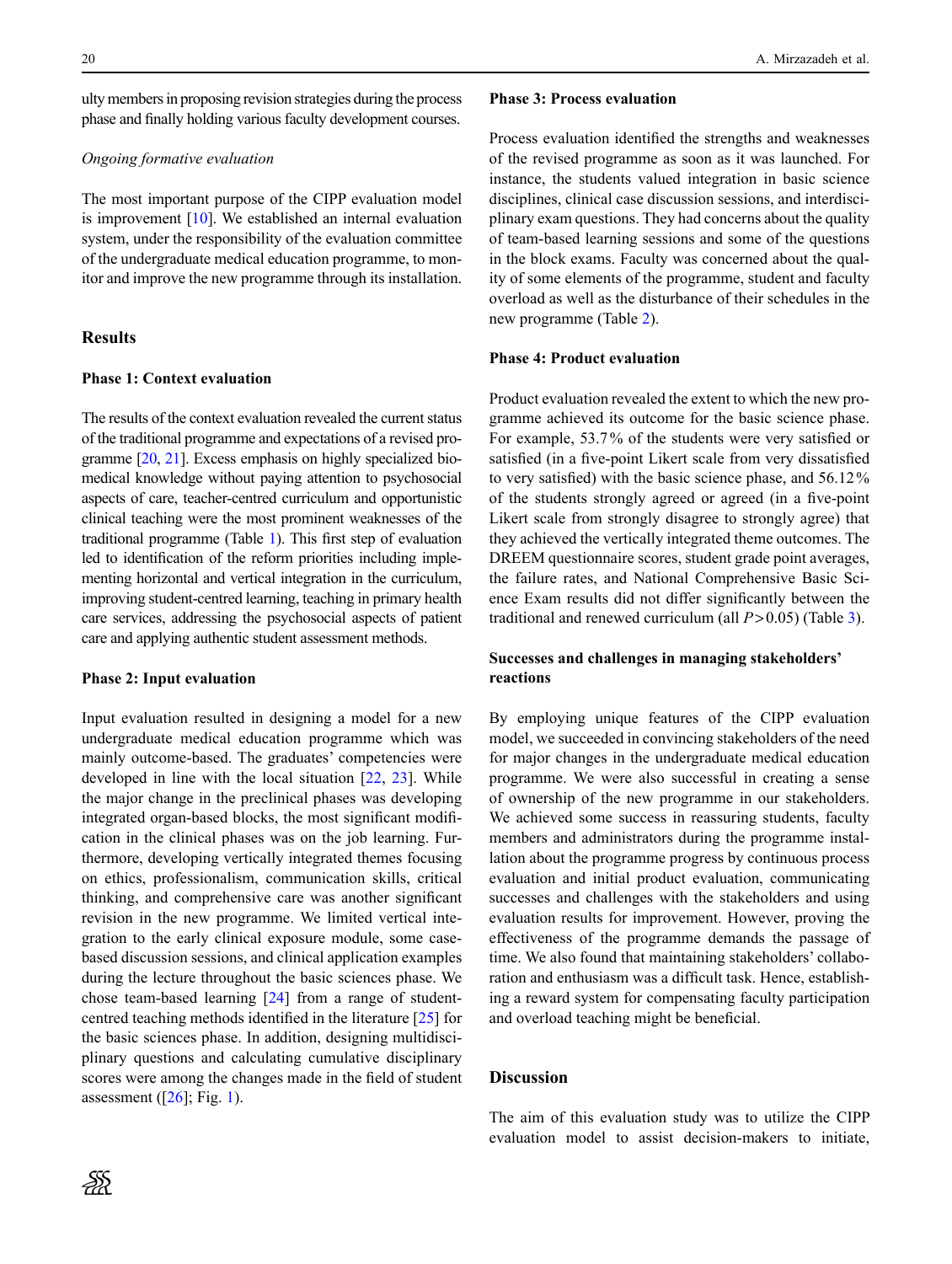develop, establish, and evaluate a revised undergraduate medical education programme in one medical school in Iran. This is the first study applying all four interrelated components of the CIPP evaluation model in a longitudinal work throughout the renewal cycle of an undergraduate medical education programme. The results of this study showed that the components of the CIPP evaluation model could successfully address all steps of the reform even when the new programme is still being developed. We took advantage of context and input evaluation before, as well as process and product evaluation after the implementation of the new programme. Context evaluation identified the weaknesses and strengths of the traditional programme and the needs of the learners and the community which, in turn, directed the rest of the renewal process. Input evaluation resulted in formulating a new programme tailored to our context and was helpful in saving precious resources. Process evaluation enabled us to improve the weaknesses early on in the reform installation. Product evaluation examined the extent of the initial achievements in the outcomes in basic science phase.

Few studies have applied the CIPP evaluation model longitudinally to the evaluation of medical education programmes. Steinert et al. [\[14](#page-7-8)] conducted all four elements of the CIPP evaluation model from the initial steps of the planning to implementation and evaluation of a faculty development programme aimed to promote the teaching of professionalism to medical trainees. Although their results were promising, more work is needed to examine the utility of elements of the CIPP evaluation model through the continuum of medical education programmes.

The CIPP evaluation model was also helpful in managing the stakeholders' reactions through the reform process. We found it challenging to initiate and sustain major reforms in the undergraduate medical education programme in a large and old medical school with a history of success. Therefore, we conducted a comprehensive context evaluation with triangulation of the evaluation sources and methods. The context evaluation revealed the problems of the traditional programme deeply and broadly, which was very helpful to convince decisionmakers and faculty members about the need for broad changes in the programme. Triangulating the evaluation data has been mentioned in the literature on medical education reform as an important factor to create the need for change as well [[27](#page-7-22), [28](#page-7-23)].

Once the need for change was confirmed, the prevailing reaction of the stakeholders was that our medical school is different and models of the undergraduate medical education programme reform are not necessarily suitable to our context. The steps taken during the input evaluation phase along with extensive stakeholder engagement were effective strategies to design an educationally sound undergraduate medical education programme that was readily adaptable to our situation and more importantly was accepted by the programme stakeholders [\[29\]](#page-7-24).

Ongoing process evaluation and formative product evaluation with the use of qualitative methods enabled us to explore stakeholders' reactions systematically during the implementation of the revised programme. For example, the first cohort of students was confused about the details of the reform and concerned about the success and continuation of the programme (Table 2). Additionally, some faculty members complained about the decrease in their authority and gradual decline of the programme quality (Tables 2 and [3\)](#page-4-1). Regular reporting of the evaluation results and subsequent improvement were among the reassuring strategies that we employed. However, sustained efforts are required until the revised programme is fully established. Our experience was consistent with the history of change in medical education curricula that emphasizes the role of ongoing programme evaluation, use of qualitative data and communicating the evaluation results with stakeholders as essential elements to successful reform [[30\]](#page-7-21).

Applying the CIPP evaluation model is a time-consuming and demanding task which needs full administrative support and leadership stability. We faced the challenge of four changes in medical school dean during the reform process. However, the behaviour of all the administrators was supportive and we dealt with this instability successfully by creating a shared responsibility for the reform process between different groups of stakeholders. We also found that gathering evaluation data from different sources, and combining and timely reporting of these triangulated data, were difficult tasks that needed administrative support and expertise. We tried to overcome these challenges by involving our medical students in graduate courses in the evaluation process. We also assigned some parts of the evaluation practice to a volunteered group of medical students. We intend to involve the course directors in gathering evaluation data directly from students in the near future. Although these strategies were helpful, medical schools that may consider using this model should prioritize the evaluation questions carefully in order to manage the evaluation burden. Another weakness of the CIPP evaluation model was its focus on evaluating the predetermined plan and product. Therefore, some important questions such as the extent and nature of unintended outcomes of the programme might have remained unanswered in our study. Beyond the limitations of the CIPP evaluation model, our study mainly focused on the basic sciences phase of the undergraduate medical education programme during the process and product evaluations. We need to continue the project to examine the extent of outcome achievement, especially in the clinical phase.

The CIPP evaluation model has the potential to guide policy makers and other stakeholders to systematically collect evaluation data at each stage of reform in an undergraduate medical education programme in order to make informed decisions. Moreover, this model seems useful in managing the change process in terms of stakeholders' reactions. The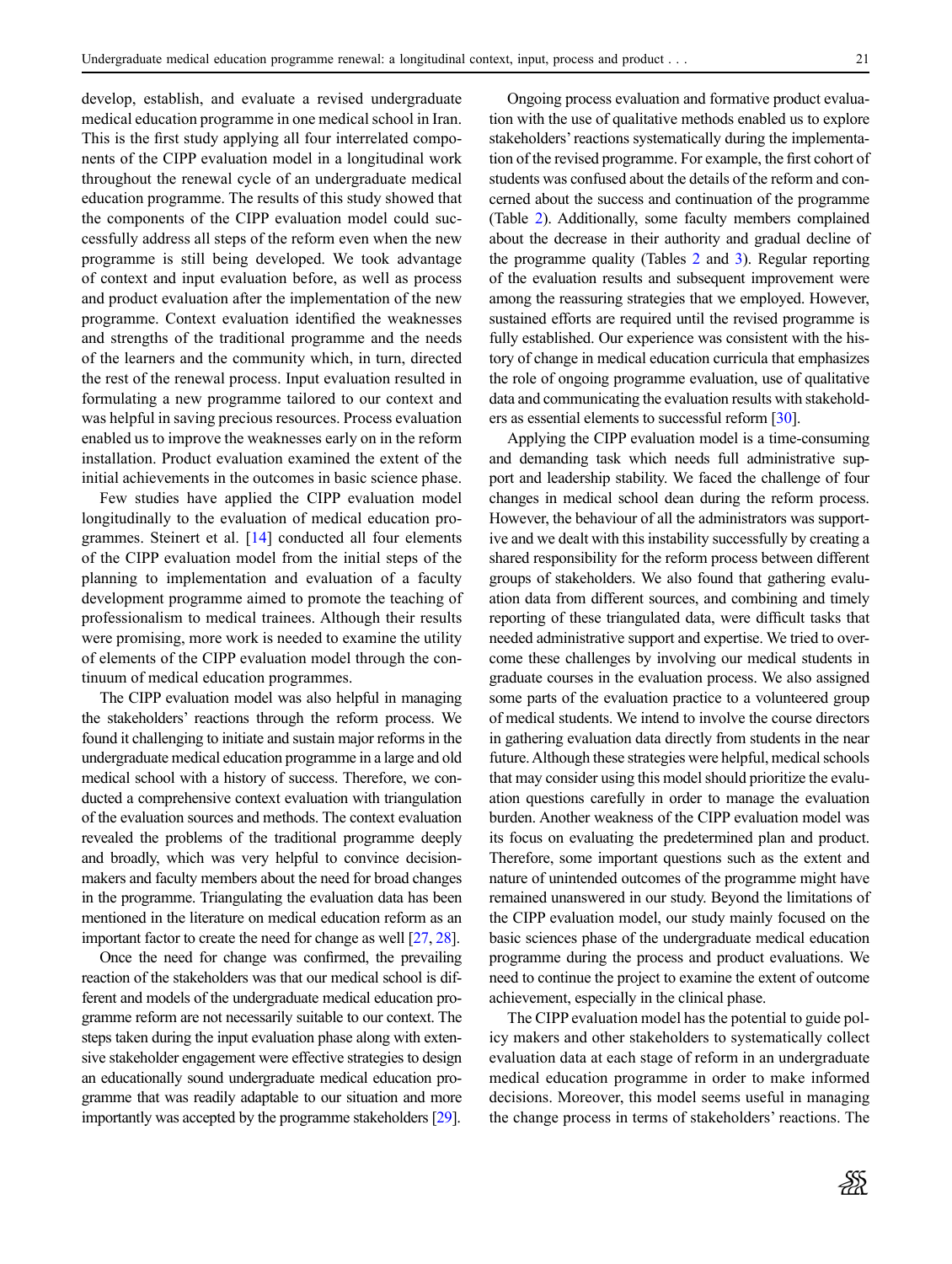use of this evaluation model in other programmes in the context of medical education should be further studied.

**Acknowledgments** Special thanks to all the teaching staff and students involved in the activities reported.

**Funding/Support** The present study is a part of two research projects approved by Tehran University of Medical Sciences.

**Open Access** This article is distributed under the terms of the Creative Commons Attribution 4.0 International License [\(http://creativecom](http://creativecommons.org/licenses/by/4.0/)[mons.org/licenses/by/4.0/](http://creativecommons.org/licenses/by/4.0/)), which permits unrestricted use, distribution, and reproduction in any medium, provided you give appropriate credit to the original author(s) and the source, provide a link to the Creative Commons license, and indicate if changes were made.

**Conflict of Interest** None.

#### **References**

- <span id="page-7-0"></span>1. The World Summit On. Medical Education Recommendations. Med Educ. 1994;28:142–9.
- 2. General Medical Council editor. Tomorrow's Doctors. Recommendations on Undergraduate Medical Curriculum. London: GMC; 1993.
- <span id="page-7-1"></span>3. Irby DM, Cooke M, O'Brien BC. Calls for reform of medical education by the Carnegie Foundation for the advancement of teaching: 1910 and 2010. Acad Med. 2010;85:220–7.
- <span id="page-7-2"></span>4. Davis MH, Harden RM. Planning and implementing an undergraduate medical curriculum: the lessons learned. Med Teach. 2003;25:596–608.
- 5. Muller JH, Jain S, Loeser H, Irby DM. Lessons learned about integrating a medical school curriculum: perceptions of students, faculty and curriculum leaders. Med Educ. 2008;42:778–85.
- 6. Ogur B, Hirsh D, Krupat E, Bor D. The Harvard Medical School-Cambridge integrated clerkship: an innovative model of clinical education. Acad Med. 2007;82:397–404.
- 7. Newman A. The new Toronto medical curriculum. Biochem Educ. 1993;21:170–9.
- <span id="page-7-3"></span>8. Hamilton J. The renewal of medical education in Iran: progress and challenge. Med J Islam Repub Iran (MJIRI). 2011;25:53–6.
- <span id="page-7-4"></span>9. Kern DE, Thomas PA, Hughes MT. Curriculum development for medical education: a six-step approach. 2nd ed. Baltimore: The Johns Hopkins University Press; 2009.
- <span id="page-7-5"></span>10. Fitzpatrick JL, Sanders JR, Worthen BR. Program evaluation: alternative approaches and practical guidelines. 4th ed. Boston: Pearson Education; 2011.
- <span id="page-7-6"></span>11. Zhang G, Zeller N, Griffith R, et al. Using the context, input, process, and product evaluation model (CIPP) as a comprehensive framework to guide the planning, implementation, and assessment of service-learning programs. J High Educ Outreach Engagem. 2011;15:57–84.
- 12. Combs KL, Gibson SK, Hays JM, Saly J, Wendt JT. Enhancing curriculum and delivery: linking assessment to learning objectives. Assess Eval High Educ. 2008;33:87–102.
- <span id="page-7-7"></span>13. Tokmak HS, Baturay HM, Fadde P Applying the context, input, process, product evaluation model for evaluation, research, and redesign of an online master's program. Int Rev Res Open Distrib Learn (IRRODL). 2013;14:273–93.
- <span id="page-7-8"></span>14. Steinert Y, Cruess S, Cruess R, Snell L. Faculty development for teaching and evaluating professionalism: from programme design to curriculum change. Med Educ. 2005;39:127–36.
- <span id="page-7-9"></span>15. Singh MD. Evaluation framework for nursing education programs: application of the CIPP model. Int J Nurs Educ Scholarsh. 2004;1:13.
- <span id="page-7-10"></span>16. Gandomkar R, Jalili M, Mirzazadeh A. Evaluating assessment programmes using programme evaluation models. Med Teach. 2015;37:792–3.
- <span id="page-7-11"></span>17. Frye AW, Hemmer PA. Program evaluation models and related theories: AMEE Guide No. 67. Med Teach. 2012;34:e288‒99.
- <span id="page-7-12"></span>18. Stufflebeam DL, Shinkfield AJ. Evaluation theory, models, and applications. Somerset: Wiley; 2007.
- <span id="page-7-13"></span>19. Yarbrough DB, Shulha LM, Hopson RK, Caruthers FA. The program evaluation standards: a guide for evaluators and evaluation users. 3rd ed. California: Sage Publications; 2010.
- <span id="page-7-14"></span>20. Mirzazadeh A, Bavarian B, Labaf A, et al. Medical education Curriculum gaps in teaching clinical skills to Iranian undergraduate medical students. Arch Med Sci. 2013;9:309–13.
- <span id="page-7-15"></span>21. Jalili M, Mirzazadeh A, Azarpira A. A survey of medical students' perceptions of the quality of their medical education upon graduation. Ann Acad Med Singapore. 2008;37:1012–8.
- <span id="page-7-16"></span>22. Mirzazadeh A, Mortaz Hejri S, Jalili M, et al. Defining a competency framework: the first step toward Competency-Based Medical Education. Acta Med Iranica. 2014;52:710–6.
- <span id="page-7-17"></span>23. Mortaz Hejri S, Jalili M. Competency frameworks: universal or local. Adv Health Sci Educ. 2013;18:865–6.
- <span id="page-7-18"></span>24. Regmi KA. Review of teaching methods-lecturing and facilitation in higher education (HE): a summary of the published evidence. J Effective Teach. 2012;12:61–76.
- <span id="page-7-19"></span>25. Hassanzadeh G, Abolhasani F, Mirzazadeh A, Alizadeh M. Teambased learning; A new strategy in Integrated Medical Curriculum: the experience of School of Medicine, Tehran University of Medical Sciences. Iran J Med Educ. 2013;13:601–10.
- <span id="page-7-20"></span>26. Mortaz Hejri S, Mirzazadeh A, Emadi Kouchak H, Jalili M. Partial compensatory scoring model in integrated assessment. Med Educ. 2014;48:1129–30.
- <span id="page-7-22"></span>27. Kitzes JA, Savich RD, Kalishman S, et al. Fitting it all in: integration of 12 cross-cutting themes into a School of Medicine curriculum. Med Teach. 2007;29:489–94.
- <span id="page-7-23"></span>28. Watson RT, Suter E, Romrell LH, Harman EM, Rooks LG, Neims AH. Moving a graveyard: how one school prepared the way for continuous curriculum renewal. Acad Med. 1998;73:948–55.
- <span id="page-7-24"></span>29. Bland CJ, Starnaman S, Wersal L, Moorhead-Rosenberg L, Zonia S, Henry R. Curricular change in medical schools: how to succeed. Acad Med. 2000;75:575–94.
- <span id="page-7-21"></span>30. Gerrity MS, Mahaffy J. Evaluating change in medical school curricula: how did we know where we were going? Acad Med. 1998;73:S55‒9.

**Azim Mirzazadeh,** MD, is associate professor of the internal medicine department and medical education department at Tehran University of Medical Sciences.

**Roghayeh Gandomkar,** MD, MSc, is a PhD candidate in medical education at the medical education department of Tehran University of Medical Sciences.

**Sara Mortaz Hejri,** MD, MSc, is a PhD candidate in medical education at the medical education department of Tehran University of Medical Sciences.

**Gholamreza Hassanzadeh,** PhD, is professor of the anatomy department at the Tehran University of Medical Sciences.

**Hamid Emadi Koochak,** MD, is associate professor of the infectious diseases department at Tehran University of Medical Sciences.